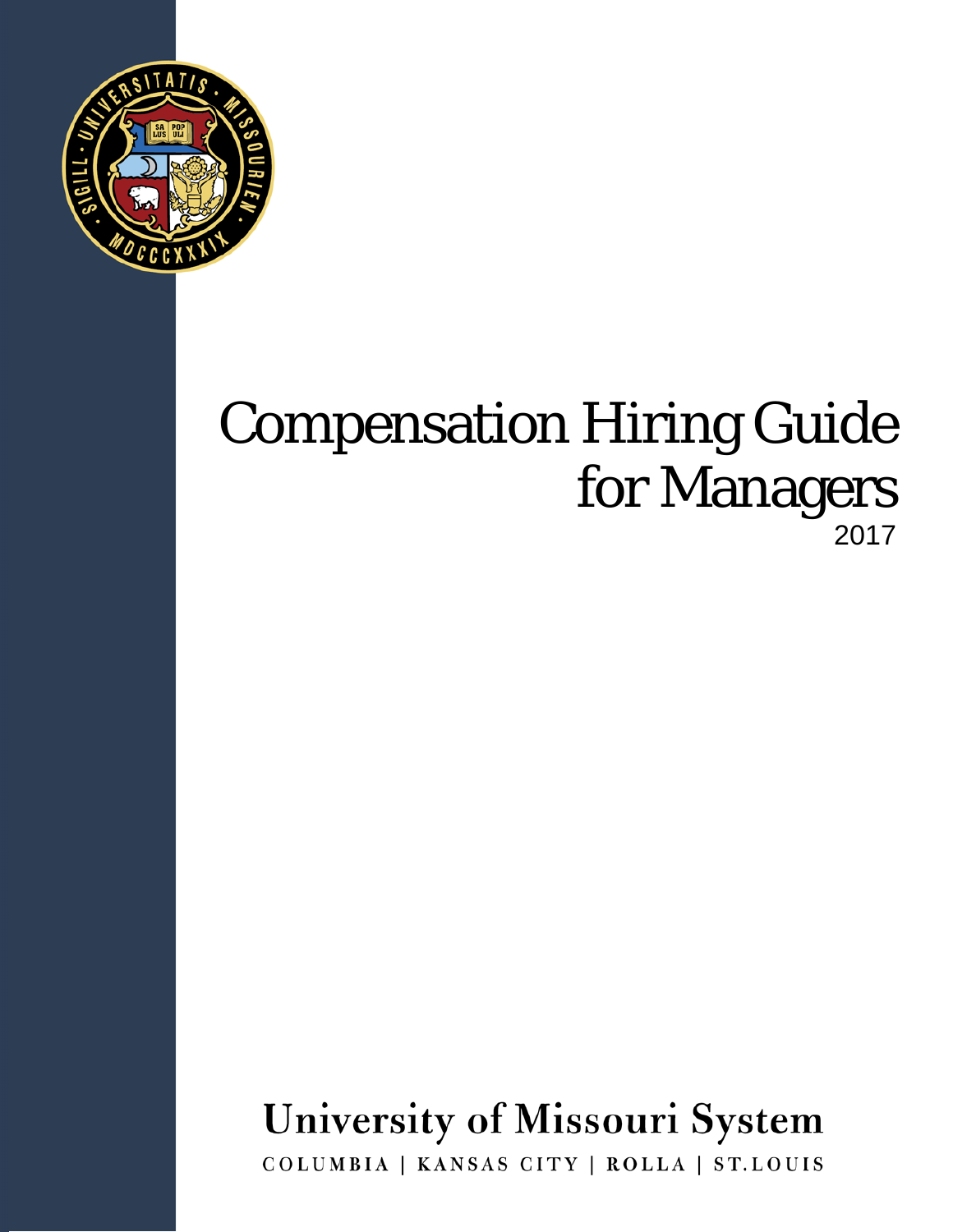#### TABLE OF CONTENTS

| $\blacksquare$ |  |
|----------------|--|
| ٠              |  |
| ٠              |  |
|                |  |
| ٠              |  |
| ٠              |  |
|                |  |
| ٠              |  |
| ٠              |  |
|                |  |
| $\blacksquare$ |  |
| ٠              |  |
| ٠              |  |
|                |  |
| ٠              |  |
| $\blacksquare$ |  |
|                |  |

This information is provided as general guidance and does not take precedence over university policies or<br>Collected Rules & Regulations. Managers must ensure that all pay actions align with these policies, rules and regulations, and seek help from an HR representative with any questions or concerns.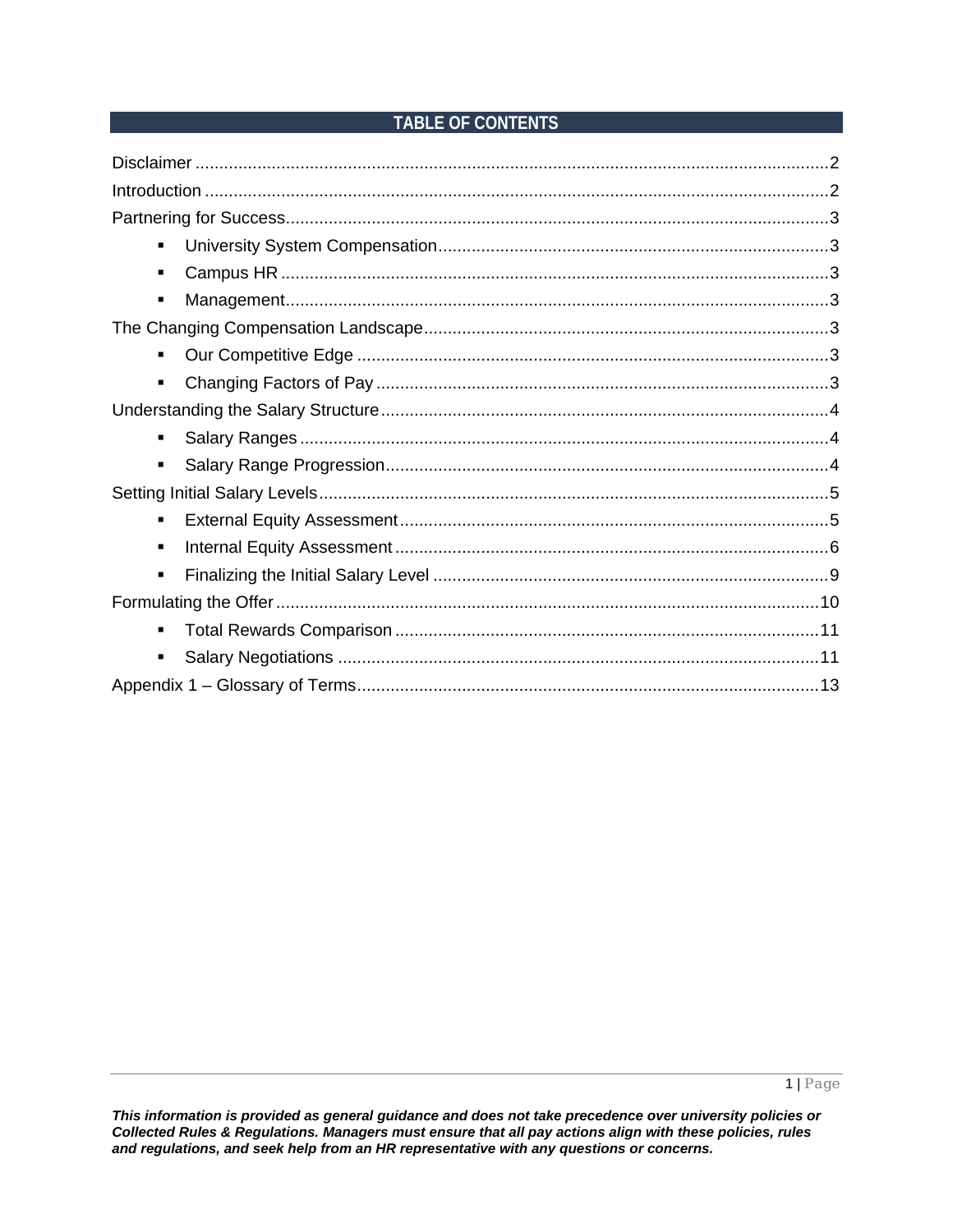#### **DISCLAIMER**

<span id="page-2-0"></span>This guide is designed to provide managers with the practical tools and basic information for making effective pay decisions. However, it is not intended to address all issues you may encounter. This information is intended to provide general guidance only, and is not intended to override anything found in the university's Collected Rules & Regulations (CRRs), policies or procedures. Nothing in these guidelines confers to any individual or employee any right, express or implied, to employment with the university, to remain in the university's employment, or to any specific base pay, benefits or compensation. The procedures, practices, policies and other matters described herein may be modified or discontinued from time to time, at the discretion of the university. These guidelines do not establish an employment agreement or contract with any individual or employee. The matters set forth in these guidelines are not subject to the university grievance procedure [\(Collected Rules and Regulations, Chapter 380: Administrative, Service](https://www.umsystem.edu/ums/rules/collected_rules/grievance/ch380)  [and Support Staff Grievances\)](https://www.umsystem.edu/ums/rules/collected_rules/grievance/ch380).

#### **INTRODUCTION**

<span id="page-2-1"></span>Salaries expense is the largest cost item for most organizations. And with the cost of employee benefits factored in, the **total rewards** package can add up to a significant amount. And the same is true for the university. In FY15 salaries expense was approximately 60% of the university's total expenditures. With the cost of benefits added in, the expenditure for total rewards comprised 78% of total expenditures. Accordingly, the compensation decisions that managers make on a regular, on-going basis can have a significant and lasting impact for the university. In addition to the usual cost of total rewards, there are other potential costs associated with pay decisions that must be considered:

- Pay inequity: there are risks and corresponding potential costs associated with establishing pay levels that cannot be directly associated with job-related factors including skills, performance or experience. Charges of discriminatory pay practices may be advanced even if the pay disparity was unintentional.
- Opportunity cost: ineffective compensation strategies used when recruiting, hiring, promoting and rewarding, or when seeking to retain employees, can lead to lost opportunities and potential corresponding costs. To minimize such losses, it is essential that managers know how to use our total rewards program to maximize success when making these important decisions.
- Employee morale: less tangible, but no less important, is the effect of poor pay decisions or pay communication on employee morale. Morale issues can negatively impact productivity and teamwork, and lead to the loss of quality employees. If employee morale issues do arise, managers are uniquely positioned to detect and address any pay issue that may be a contributing factor.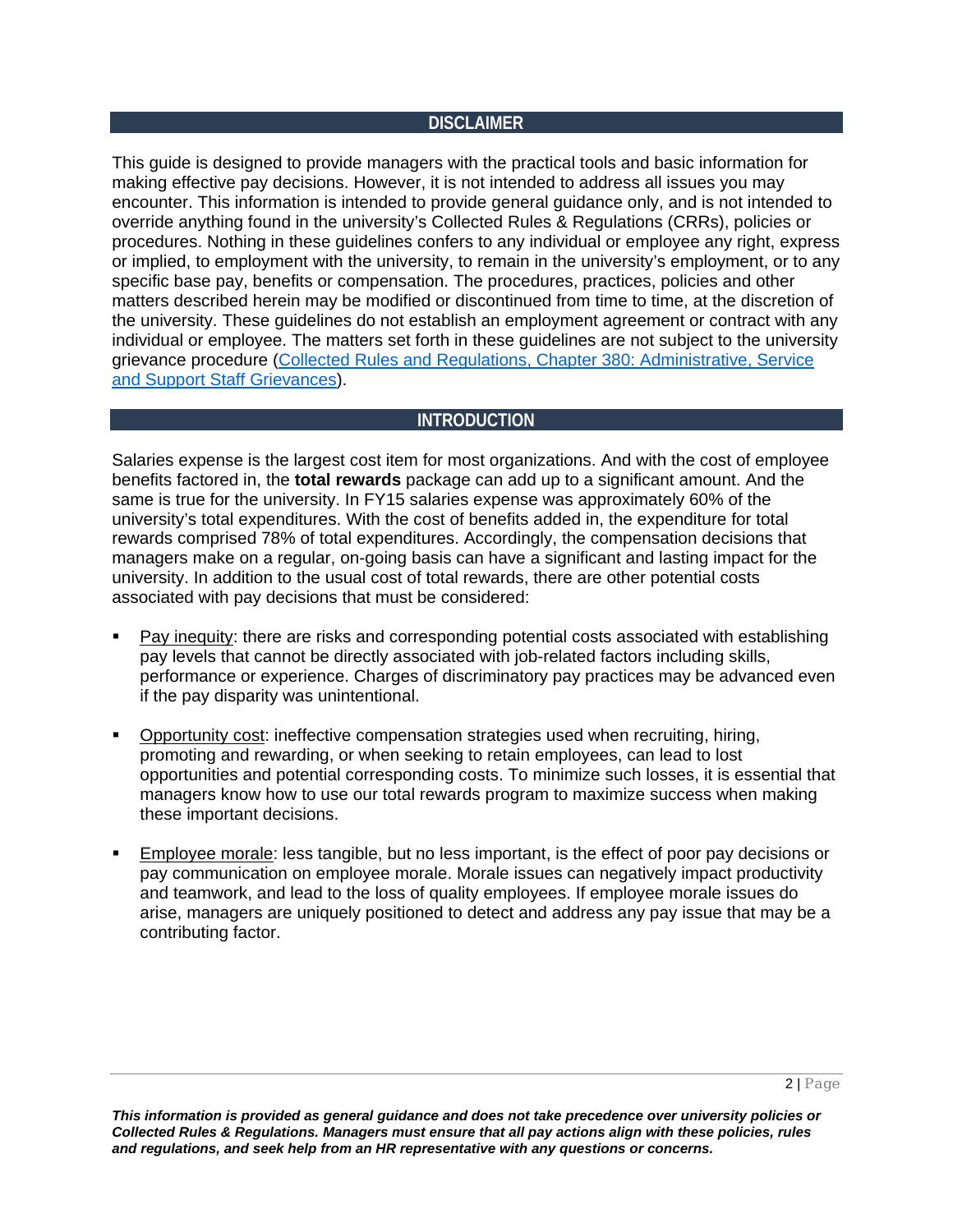#### **PARTNERING FOR SUCCESS**

<span id="page-3-0"></span>The UM System compensation team, campus HR representatives and university managers work together to ensure that pay is administered in a fair and equitable manner, and in alignment with the university's compensation philosophy.

#### <span id="page-3-1"></span>**University System Compensation**

- Designs and maintains market-aligned pay programs and structures in support of the university's compensation philosophy
- Develops the tools, information and guidance required to support sound pay decision making

#### <span id="page-3-2"></span>**Campus HR**

- **Provides input and feedback to University System compensation team**
- Integrates and operationalizes the compensation program for the respective campus
- **Serves as primary first-line resource for managers**

#### <span id="page-3-3"></span>**Management**

- Understands the total rewards program and effectively communicates it to prospective and current employees
- Optimizes the use of the compensation resources and information provided
- **Ensures that all pay decisions are directly linked to:** 
	- o Job qualifications (required knowledge, skill, abilities, education, etc.)
		- o Job performance

#### **THE CHANGING COMPENSATION LANDSCAPE**

#### <span id="page-3-5"></span><span id="page-3-4"></span>**Our Competitive Edge**

Like most employers, the university desires to gain a competitive edge by presenting what we offer to prospective and current employees in the best possible light. One frequently overlooked point of differentiation is the value of our total rewards package, which includes benefits and other job attributes in addition to **base pay**.

Until recent years, most companies offered similar benefits packages, making this element a neutral factor in an employment offer. However, in the current environment where more employers are decreasing benefits programs, the university is gaining a competitive edge.

Accordingly, it is increasingly important that our managers understand and are able to communicate effectively about our pay programs so that prospective and current employees are fully aware of the total rewards packages they are offered.

#### <span id="page-3-6"></span>**Changing Factors of Pay**

Another shift affecting pay is the increasing focus on **pay-for-performance**. This is true even within industries that traditionally linked pay to longevity vs. job performance, and provided across-the-board pay increases without differentiation based on performance. Going forward, it is vital that managers differentiate pay based on job performance.

*and regulations, and seek help from an HR representative with any questions or concerns.*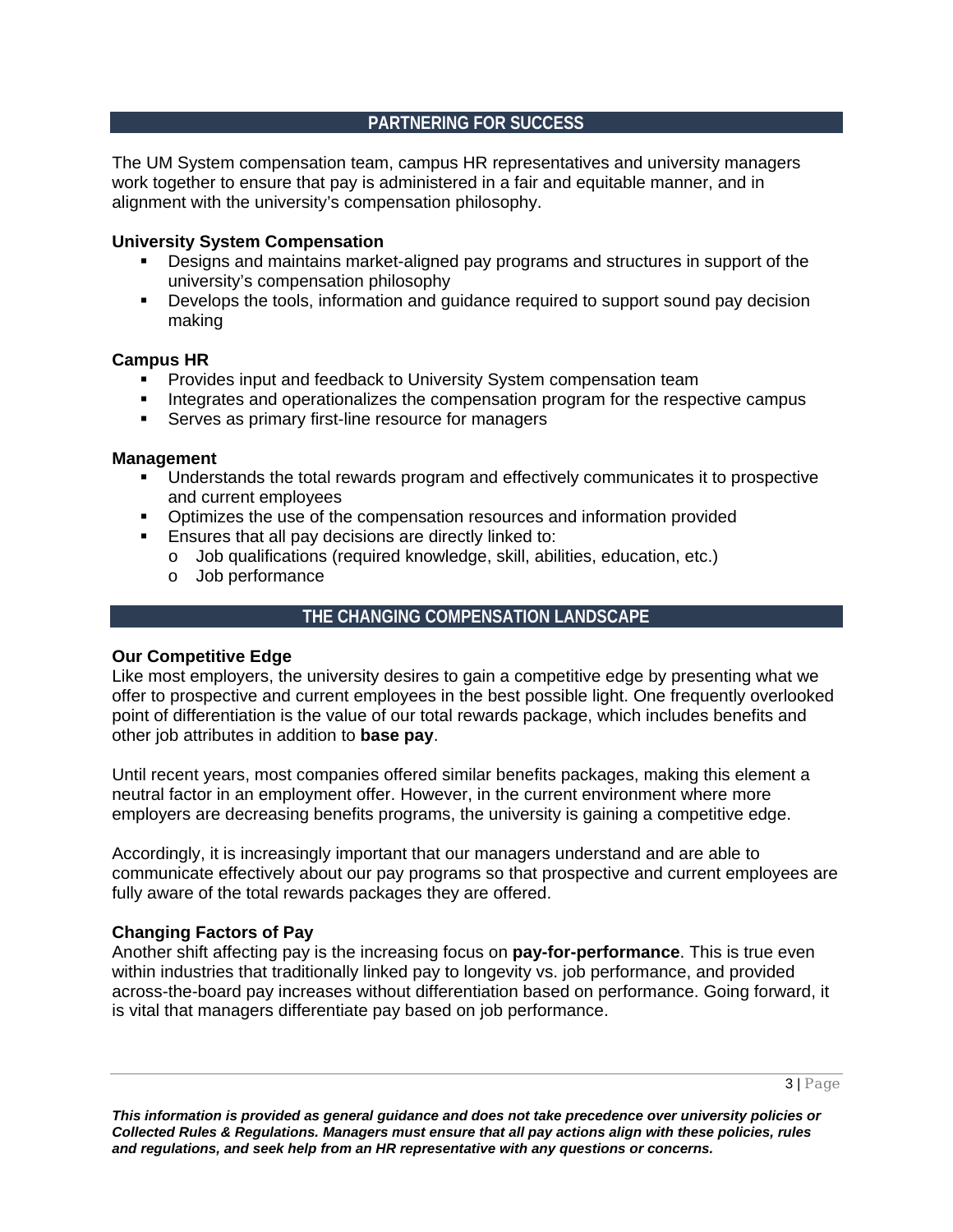#### **UNDERSTANDING THE SALARY STRUCTURE**

#### <span id="page-4-1"></span><span id="page-4-0"></span>**Salary Ranges**

A good understanding of the salary structure is foundational to making good pay decisions. Salary ranges provide the context for relating pay for our jobs to the external market. Salary range values are regularly assessed by comparing our **benchmark jobs** to relevant labor markets. Individual salary ranges are arranged within a pay structure, which provides the framework for maintaining appropriate pay relationships between jobs internally. Accordingly, when iobs are placed correctly into our salary range structure, both external and internal pay relationships are appropriately aligned. Salary ranges are typically divided into four parts called **quartiles** as shown in the chart below:

| $1st$ Quartile |                             | $2nd$ Quartile |                             | 3 <sup>rd</sup> Quartile    | 4 <sup>th</sup> Quartile |
|----------------|-----------------------------|----------------|-----------------------------|-----------------------------|--------------------------|
| <b>Minimum</b> |                             |                |                             |                             | <b>Maximum</b>           |
|                |                             |                | <b>Midpoint</b>             |                             |                          |
|                | 25 <sup>th</sup> percentile |                | 50 <sup>th</sup> percentile | 75 <sup>th</sup> percentile |                          |
|                | (P25)                       |                | (PSO)                       | (P75)                       |                          |

#### <span id="page-4-2"></span>**Salary Range Progression**

An employee's level of pay compared to the salary range is referred to as **salary range progression**. The measure most often used to indicate salary range progression is **comparatio**, which is calculated by dividing the employee's annual rate of pay by the salary range midpoint:

|               | Annual Salary (based on 1.0 FTE) |  |  |  |  |
|---------------|----------------------------------|--|--|--|--|
| Compa-Ratio = | <b>Salary Range Midpoint</b>     |  |  |  |  |

Most employees are expected to progress through their assigned salary range over a period of time based on level of skill, experience and job performance. The time period may vary by job or job level, and is dependent upon sustained "*successful*" or better performance (as well as the university's ability to pay). However, not all employees are expected to reach the top of the salary range. By design (reflecting market realities), pay is expected to be normally distributed across the salary range with a slight skew toward the top of the range. Accordingly, over time, pay for most employees will cluster around (just slightly above) the midpoint of the salary range.

Normally, an experienced, fully proficient employee who is successfully meeting all job expectations is expected to have a compa-ratio of at or near the salary range midpoint<sup>[1](#page-4-3)</sup> ( $\sim$ 0.95 – 1.05). Progressively fewer employees are expected to be paid at levels from the salary range midpoint out toward either end of the pay range.

4 | Page

<span id="page-4-3"></span> <sup>1</sup> In some cases the actual "target" pay for a job may be above or below the salary range midpoint. One example where this may occur is when the external market is rapidly changing for a specific job or type of skills.

*This information is provided as general guidance and does not take precedence over university policies or Collected Rules & Regulations. Managers must ensure that all pay actions align with these policies, rules and regulations, and seek help from an HR representative with any questions or concerns.*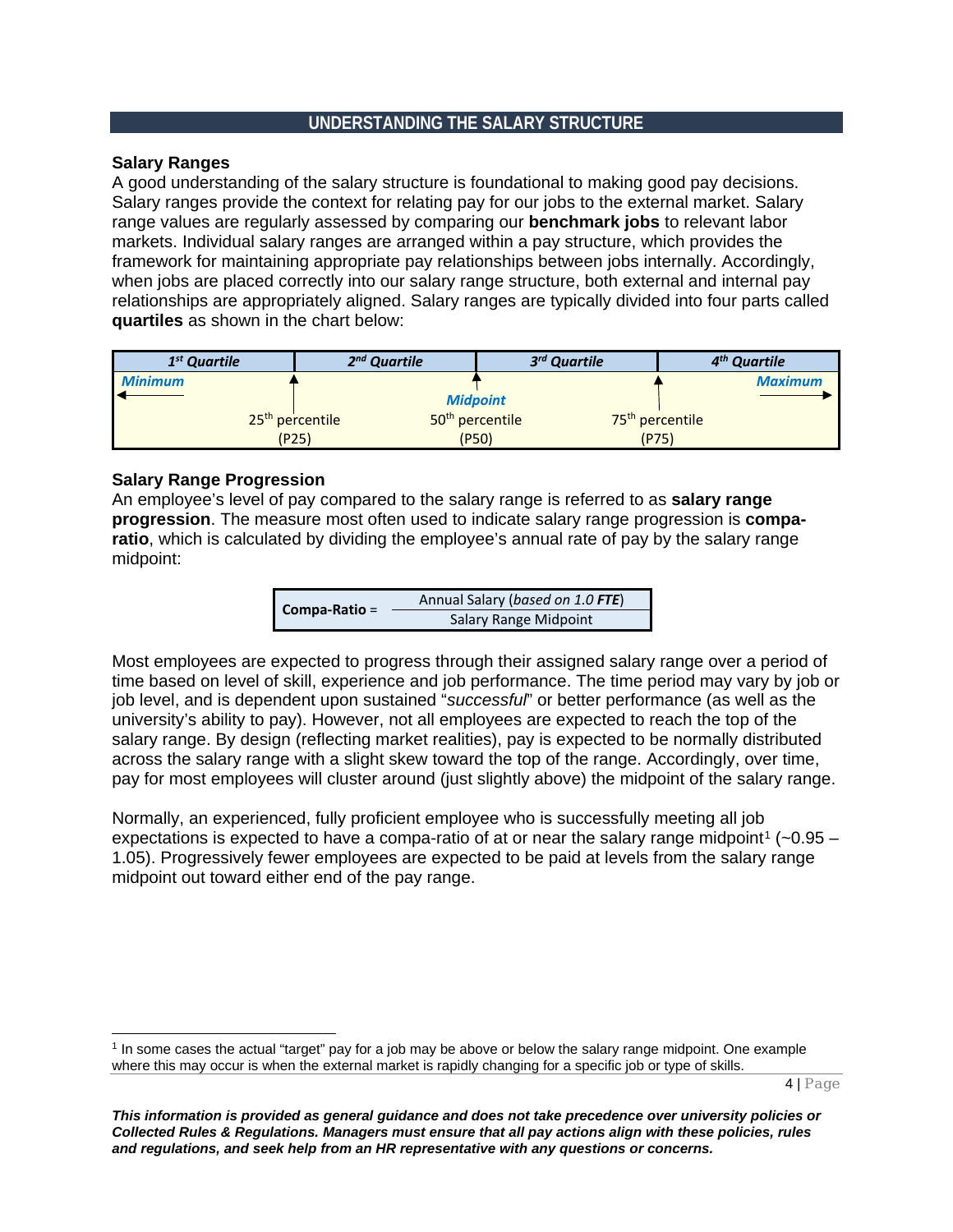

#### **SETTING INITIAL SALARY LEVELS**

<span id="page-5-0"></span>Determining an appropriate initial level of pay can be complex and challenging. A helpful way to think about this process is fine-tuning the information down to the optimal solution, as illustrated below.



Let's work through these levels of fine-tuning in a little more detail.

#### <span id="page-5-1"></span>**External Equity Assessment**

The **pay grade** assigned to a job provides the link to the external market value for the job as explained on the preceding [Salary Ranges](#page-4-1) section. Accordingly, the minimum and maximum pay levels assigned to a job serve as the outside parameters for setting the initial salary level for the employee who will be hired into that job.

In most cases, the manager will already know the pay grade for a job before trying to determine a pay level. However, if a new job is being added to the salary structure, or if there is a significant change in an existing job, the job must first be evaluated and a pay grade assigned before the hiring process can continue.

To initiate the job evaluation process, a manager must complete and submit a Position Classification Questionnaire (PCQ). Refer to the *Compensation Leadership Administration Guidelines* (PDF) for more information.

Depending on the situation, there are a couple of different types of external equity reviews that may take place. The most common types are explained in the chart below: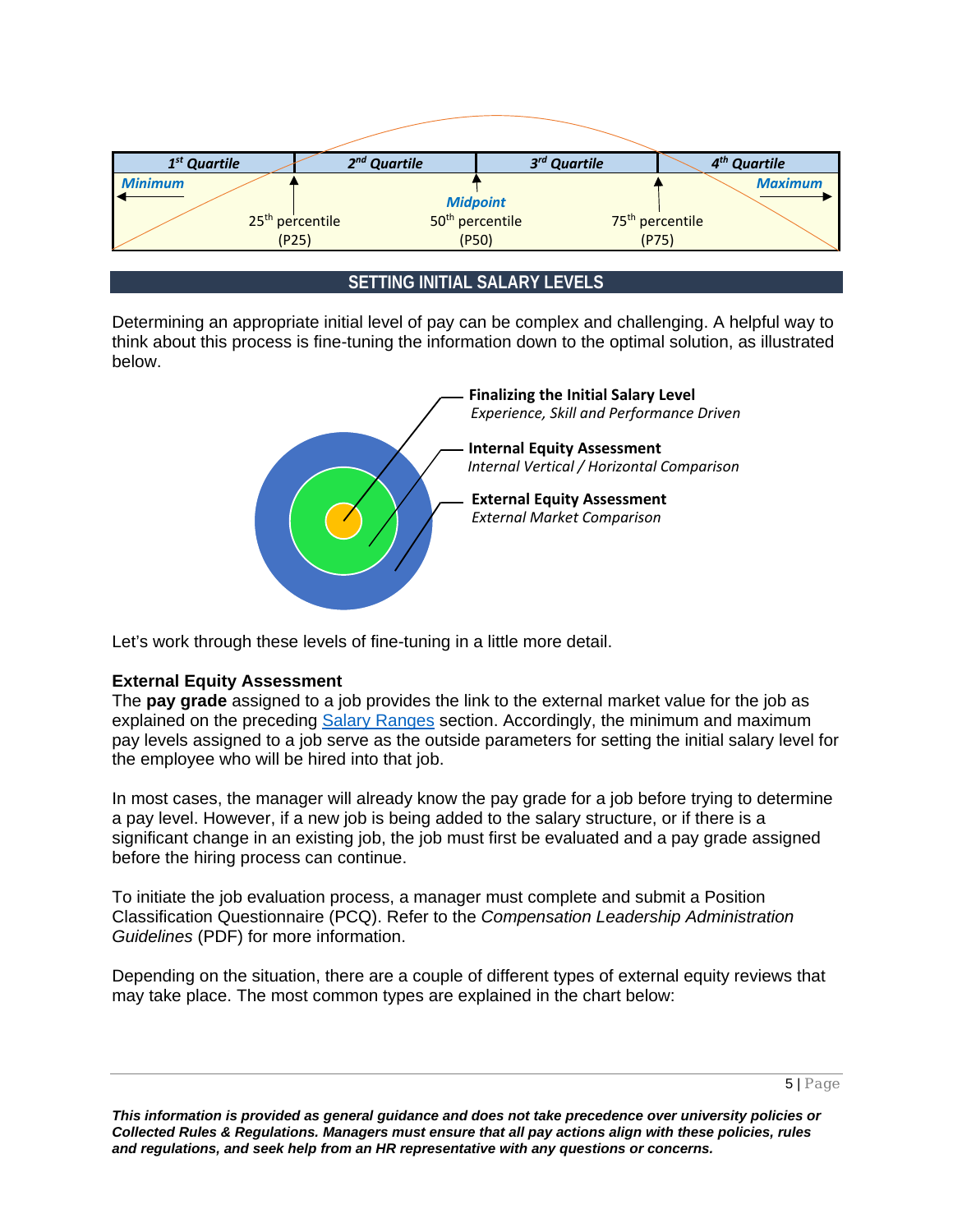| <b>Type of</b><br><b>Review</b>                        | <b>Typical Application</b>                                                                                                                                                                                                                                                             |
|--------------------------------------------------------|----------------------------------------------------------------------------------------------------------------------------------------------------------------------------------------------------------------------------------------------------------------------------------------|
| <b>Routine</b><br><b>Market</b><br><b>Benchmarking</b> | A periodic assessment of our jobs compared to the external market to ensure that<br>the salary structure and the individual ranges within the structure are appropriately<br>aligned. The external market consists of the organizations with which we primarily<br>compete for talent. |
| Ad Hoc<br><b>Market</b><br><b>Benchmarking</b>         | Occasional market benchmarking performed outside of the normal market review<br>cycle. This is usually reserved for new jobs, "hot" jobs (where the relevant market<br>may be moving more rapidly than the market overall) or for unique jobs that are<br>difficult to benchmark.      |

#### <span id="page-6-2"></span><span id="page-6-0"></span>**Internal Equity Assessment**

The next step in the fine-tuning process is to complete an **internal equity** assessment. For this review we first must estimate a salary level for the job and then compare that estimate with pay for employees in closely related jobs, both vertically and horizontally across the organization.

#### <span id="page-6-1"></span>*Estimated Initial Salary Level*

To estimate a salary level for the job, work with your local HR representative. They will help you assess the candidate's education and work experience compared to the minimum requirements for the job.

From the salary estimate, calculate the estimated compa-ratio and compare it to the comparatio (CR) values in the chart below, and identify the corresponding salary range quartile. Assess if the general description for the quartile "fits" the characteristics of the candidate being considered for the job.

Note that an initial pay level is not usually set above the range midpoint (P50), and almost never above the  $75<sup>th</sup>$  percentile of the range (P75). The  $4<sup>th</sup>$  quartile of the salary range is reserved for those employees who consistently demonstrate an "*outstanding*" level of performance.

Also, setting an initial pay level within the  $4<sup>th</sup>$  quartile would limit the potential for pay growth over time for the employee in this new role. If the candidate's relevant qualifications and salary expectations are incompatible with the salary range below P75, then job fit should be questioned (e.g., the candidate may be overqualified for the job.)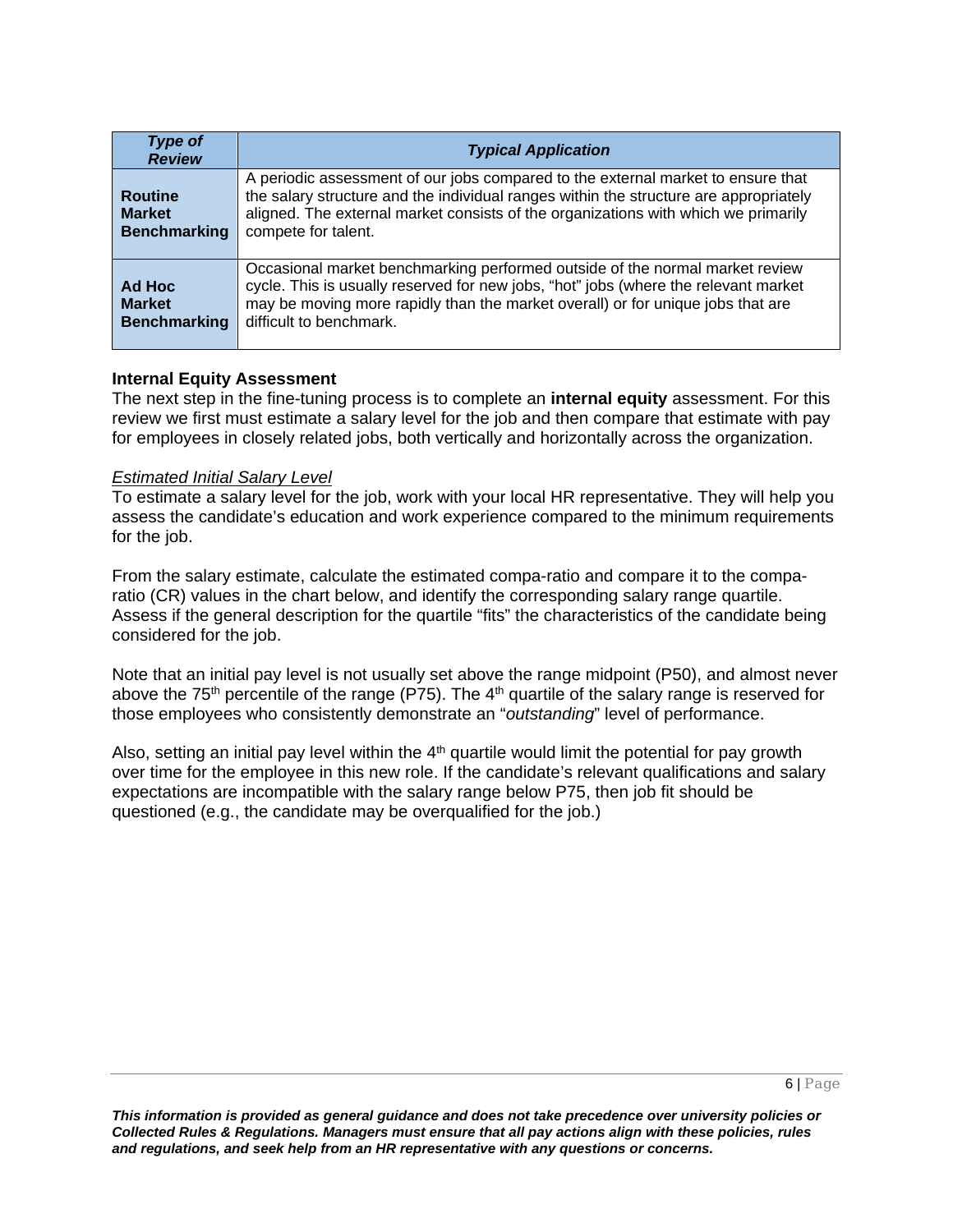|                                                                                                                                                                                                                                                                                                                                                       | 2 <sup>nd</sup> Quartile<br>(P25 to P50)                                                                                        |                                                                                                                       |                                                                                                                                                       | <b>3rd Quartile</b><br>(P50 to P75) |                                                                                                                          |                                                                                                                                                                                                                        |  |
|-------------------------------------------------------------------------------------------------------------------------------------------------------------------------------------------------------------------------------------------------------------------------------------------------------------------------------------------------------|---------------------------------------------------------------------------------------------------------------------------------|-----------------------------------------------------------------------------------------------------------------------|-------------------------------------------------------------------------------------------------------------------------------------------------------|-------------------------------------|--------------------------------------------------------------------------------------------------------------------------|------------------------------------------------------------------------------------------------------------------------------------------------------------------------------------------------------------------------|--|
| 1 <sup>st</sup> Quartile<br>(Minimum to P25)<br>CR typically $< 0.85$<br>Novice employee;<br>$\blacksquare$<br>new to the job and<br>on a learning curve<br>Minimal<br>$\blacksquare$<br>experience related<br>to the position<br>Meets minimum<br>$\blacksquare$<br>qualifications and<br>is able to perform<br>basic duties and<br>responsibilities | $CR$ 0.85 $-$ 0.99<br>Gaining<br>٠<br>experience,<br>skill and<br>proficiency<br>Consistent<br>٠<br>"successful"<br>performance | п<br>$\blacksquare$<br>level<br>Performance is<br>$\blacksquare$<br>consistently<br>"successful" and<br>expectations" | <b>Midpoint</b><br>(P50)<br>$CR = 1.0$<br><b>Experienced and fully</b><br>qualified employee<br><b>Fully proficient skill</b><br>frequently "exceeds" | ٠                                   | $CR$ 1.01 - 1.15<br>Experienced<br>employees<br>with<br>performance<br>that<br>consistently<br>"exceeds<br>expectations" | 4 <sup>th</sup> Quartile<br>(P75 to Maximum)<br>CR typically $> 1.15$<br>Highest salary<br>٠<br>level for an<br>employee with<br>extensive<br>experience with<br>performance<br>consistently<br>rated<br>"outstanding" |  |
| <b>Entry Level</b>                                                                                                                                                                                                                                                                                                                                    | Intermediate<br>Level                                                                                                           |                                                                                                                       | <b>Career or "Market" Level</b><br>$CR \approx 0.95 - 1.05$                                                                                           |                                     | demonstrate "outstanding" performance)                                                                                   | Normally initial pay levels should not have a<br>$CR > 1.06$ , and almost never $> CR 1.15$ (must                                                                                                                      |  |

If the compa-ratio for is on the borderline between quartiles, that issue will be addressed during the last step of this "fine-tuning" process. There should not be a large disparity between the estimated compa-ratio placement, and the "best fit" description in the chart. If there is, re-check the initial salary estimate to ensure it is correct.

#### *Comparison to Related Internal Jobs*

Next, select the group of internal jobs to be used as comparators for the internal equity assessment. These jobs should be those most closely related to the job, both vertically and horizontally across the organization as shown below:

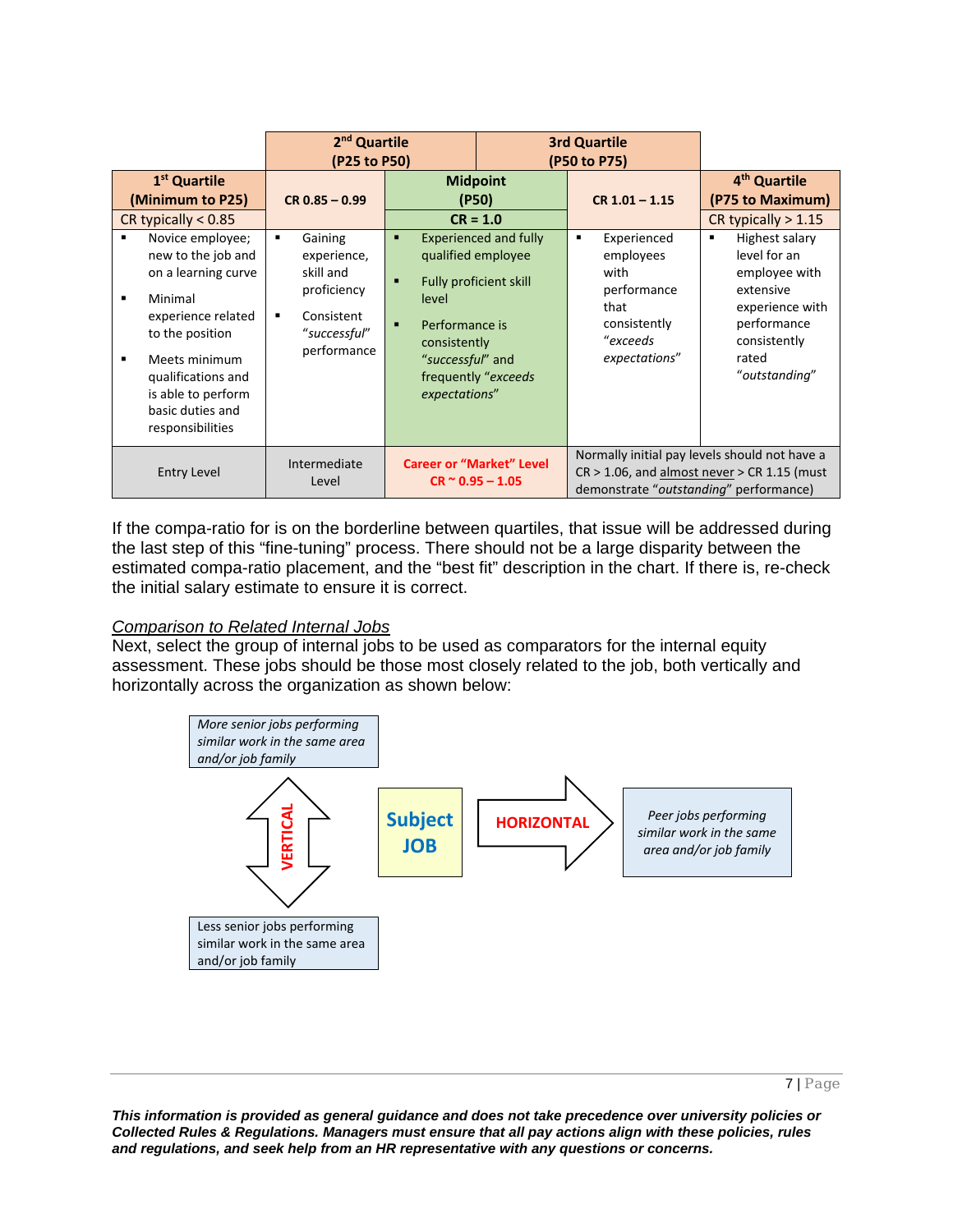Once the comparator jobs are identified, gather the following data for the employees in these jobs to complete the internal equity assessment:

- Annualized salary *for accurate calculations and comparisons, annualize the salary for hourly employees (hourly rate x 2080 hours), and for employees who are <1.0 FTE (annual rate / FTE allocation)*
- Pay grade and corresponding salary range salary range *minimum, midpoint, maximum*
- Compa-ratio *annualized salary / pay range midpoint*
- Years of job-related experience *use 'time in position' + any other directly related experience*
- Performance rating *use the average of most recent 2 years' performance ratings if available*

As you begin to compile this data, you should find that compa-ratios in this comparator group are differentiated on the basis of each employee's level of skill, experience and performance as compared to the relative job requirements.

> *Differences in compa-ratio should be directly attributable to job-related factors such as level of skill, experience and performance.*

If outliers emerge through this process, make note of the specific issues so they can be addressed separately. Justified outliers should be normalized or eliminated from the data set used for the internal equity assessment. An example of a justified outlier is a salary level that includes a geographic differential for an employee working in a high cost of labor location. Next, align the compa-ratios for the comparator job group to the same quartile chart that was used for the job being assessed (see chart in the **Estimated Initial Salary Level** section). Consider the following questions, remembering to base the assessment on job-related factors only:

- Are the quartile alignments for all jobs reasonable?
- Is the compa-ratio for the subject job reasonable compared to the compa-ratios for the other jobs? *(Analyzing pay relationships using compa-ratio provides the best overall 'apples-toapples' comparison for jobs in varying salary ranges.)*
- If Is the estimated salary level for the subject job reasonable compared to horizontal jobs (same pay grade) and vertical jobs (pay grades above and below)? *(Look for pay compression, and for other significant differences that cannot be explained by job-related level of skill, experience and/or performance which may indicate a pay disparity risk.)*
- Is there a logical and defensible explanation for all significant pay differences noted?

8 | Page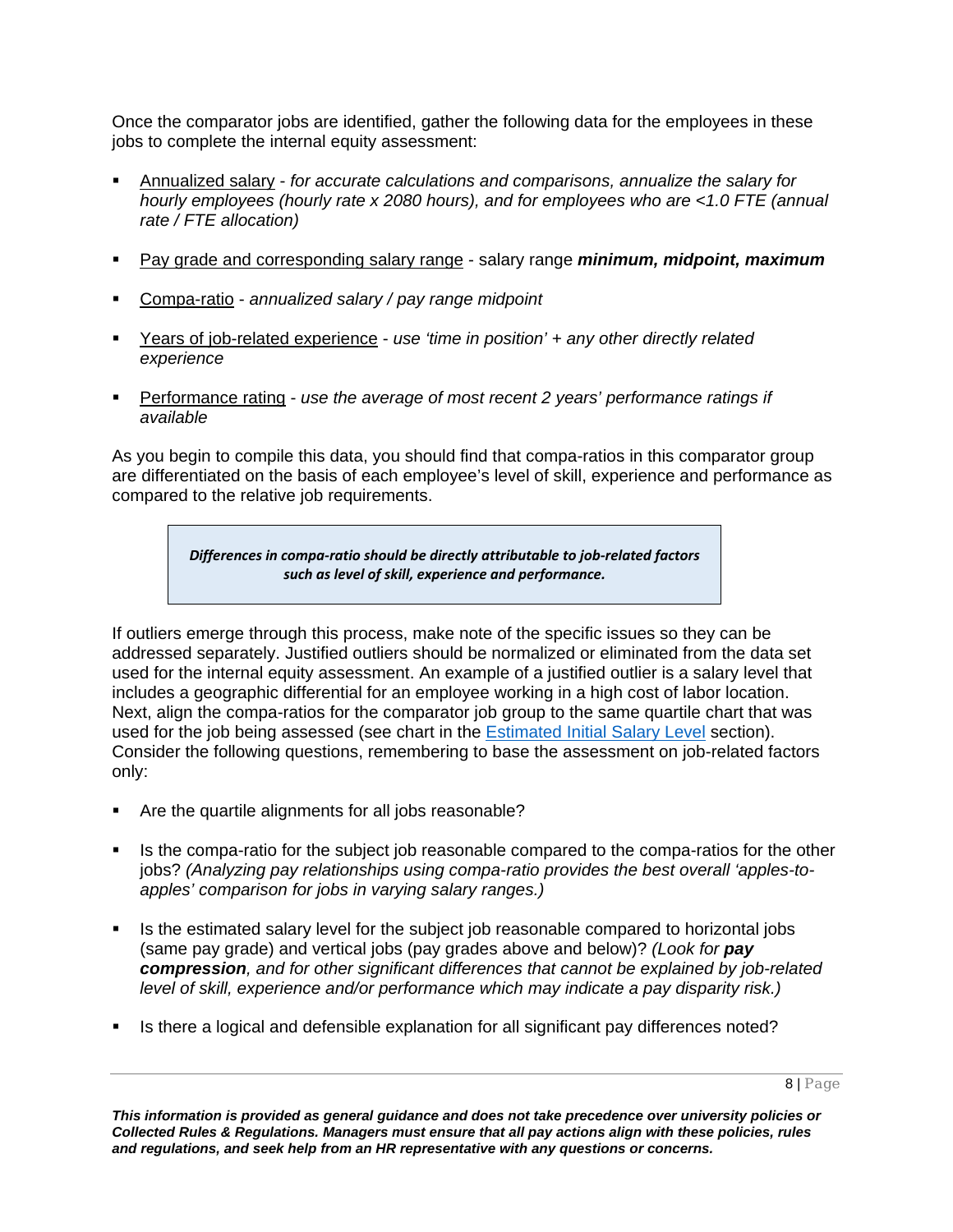#### <span id="page-9-0"></span>**Finalizing the Initial Salary Level**

Before we move on to the final step in determining the initial salary level, let's review our progress:

- **From the external equity assessments we have established the outside pay parameters that** we must work within.
- From the internal equity assessment we have focused further in to the specific quartile of the range where we expect the initial salary level to fall, and we have tested the estimated salary level to ensure it is reasonable.



*Note: the example provided in the chart above is for illustrative purposes only.*

The fine-tuning process up to this point has been primarily data-driven and objective. Now the emphasis shifts to the more subjective "art" of factoring in the appropriate *qualitative* elements of pay.

*The initial steps of establishing an appropriate salary level are anchored in a defensible, empirical process. Finalizing the salary level ultimately is a balance of both quantitative and qualitative variables.*

#### *Qualitative Pay Factors*

Listed below is a sample of qualitative pay factors that might be considered in the final shaping of the initial salary level. Use the chart to assess if the factor should nudge the salary estimate up, down or if it would have a neutral effect.

| <b>Potential Adjustment Factors</b> (remaining within quartile range min / max)        | $\blacksquare$ |  |
|----------------------------------------------------------------------------------------|----------------|--|
| Strength or quality of job-related experience                                          |                |  |
| Recency of job-related experience                                                      |                |  |
| Additional relevant qualifications (e.g., certifications)                              |                |  |
| Strength of the job interview                                                          |                |  |
| Mission critical nature of role                                                        |                |  |
| Scarcity of skill set (very unique/hard to find skill set that is highly sought after) |                |  |
| "Hot" jobs (the external market rate for these jobs is escalating very quickly)        |                |  |

9 | Page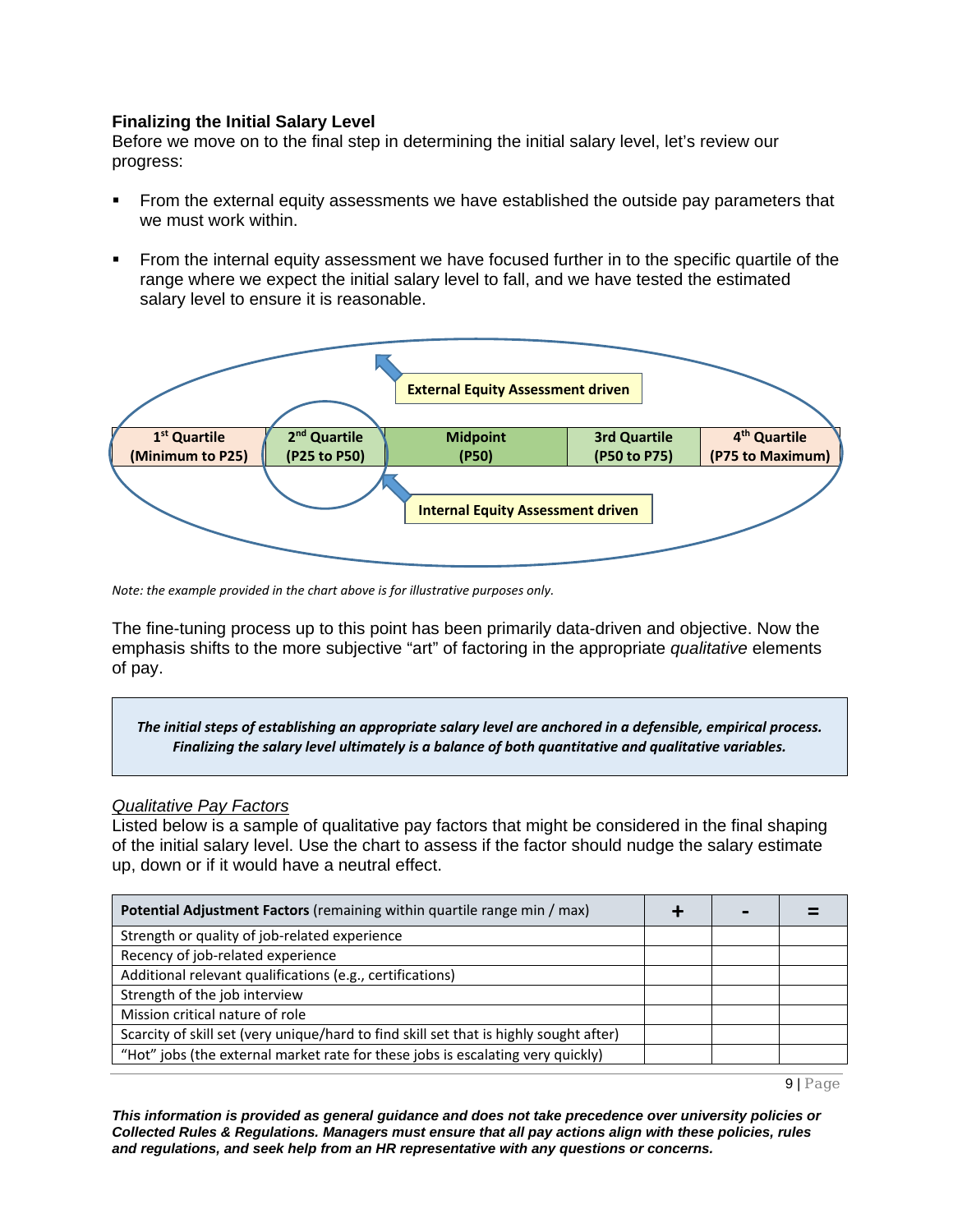| If the estimated compa-ratio was on the borderline between two pay range<br>quartiles, nudge toward the quartile with the best overall "fit" |  |  |
|----------------------------------------------------------------------------------------------------------------------------------------------|--|--|
| What other qualitative job-related factors should be considered?                                                                             |  |  |

While the focus in setting an initial pay level must be grounded in job-related factors, a candidate's salary expectation must also be considered. This will be covered more detail in the [Formulating the Offer](#page-10-0) section.

#### *Reasonableness Check*

After refining the proposed salary level based on qualitative pay factors, re-check the internal equity data to ensure the updated salary estimate is still reasonably aligned. If any new issues or concerns emerge from this quick re-check you may need to slightly adjust the salary level as appropriate. (Only minor adjustments up or down are expected at this stage of the process.)

This could be a somewhat iterative process until you finalize on a level that appropriately prioritizes and balances all relevant job-related factors.

#### **FORMULATING THE OFFER**

<span id="page-10-0"></span>Once we have a final, approved salary level, it is time to formulate the actual offer. *(Note that Human Resources should be consulted, and campus approval processes must be followed.)*

Recalling that it is our total rewards package that gives us our competitive edge, it is imperative that we position all elements of total rewards to their full advantage in making the offer. (*Refer to [The Changing Compensation Landscape](#page-3-4) section for more information about total rewards and our competitive edge*.)

A candidate may expresses their pay expectations in terms of all they are giving up. In an effort to be competitive, the hiring manager may strive to meet that expectation using only the base pay element of total rewards, and overlook the value of the benefits we offer. Only when we align our total rewards offer side-by-side with the candidate's current total rewards package are we are able to accurately assess what is really being given up vs. what is being offered.



Basing pay decisions on inaccurate comparisons could lead to undesirable outcomes including:

Hiring candidate at a salary level that is too high

- Unnecessary budget impact
- <span id="page-10-1"></span> Potential for internal pay inequity and pay compression

Loss of a desirable candidate

■ Communicating that we cannot meet the candidate's pay expectations by considering base pay only, and "underselling" what we offer in terms of our total rewards package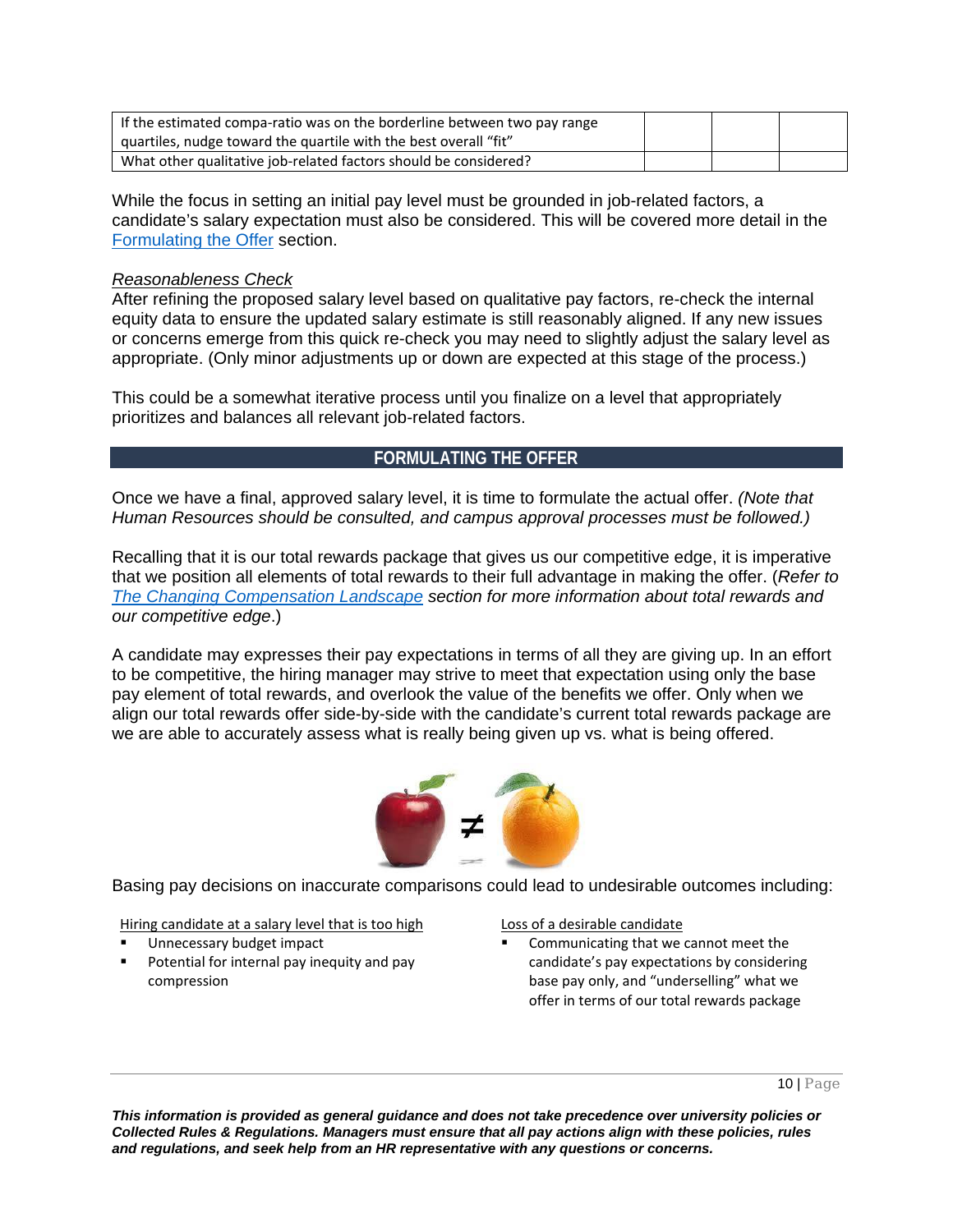#### **Total Rewards Comparison**

Your HR representative can assist you with formulating an "apples-to-apples" comparison of current and proposed total rewards. This comparison will consider the total package of what the university offers compared to the candidate's current job:

The University's Total Rewards Elements:

- $\blacksquare$  Base salary offer  $+$
- Any **non-discretionary variable pay** (if applicable) +
- The value of the university's employer-provided benefits. Initially, use the cost of single coverage for the lowest level plans until you have an opportunity to get more information from the candidate about what plans they might choose. So that you can quickly model alternate scenarios, be prepared with the current cost of premiums paid by the university for other schemes (e.g., + spouse or family).

Once you have a total rewards estimate for the job, compare this to the candidate's current compensation and benefits values (most likely this data will be obtained during the offer discussion, so be prepared to model the information when it is received)

Note: although the value of paid time off is already included in base pay, it is still important to compare current and proposed plans and highlight the university's generous allowances.

#### <span id="page-11-0"></span>**Salary Negotiations**

Sometimes a candidate will ask for more compensation. Following are helpful points to consider and strategies for addressing this situation:

 Find out exactly what salary the candidate is seeking. This is important information to collect even if you ultimately decide not to pursue the candidate further. For example, this could provide valuable insight into recruiting barriers for hard to fill positions.



- If the candidate wants more than you had planned to pay, but the requirement is still within the salary range for the job, consider the following to help you decide how to proceed:
	- o *Does the candidate possess skills you cannot find anywhere else?*  If the candidate has skills that far exceed other candidates for the job, and these are skills that are very difficult to find, a higher salary level may be justified.
	- o *Were there other applicants who could adequately fill the position?* If so, you have more flexibility in negotiations.
	- o *What effect would a higher offer have on internal equity?*  Always recheck internal equity (refer to the [Internal Equity Assessment](#page-6-2) section for details) and obtain additional approvals before proceeding with a counter-offer*.*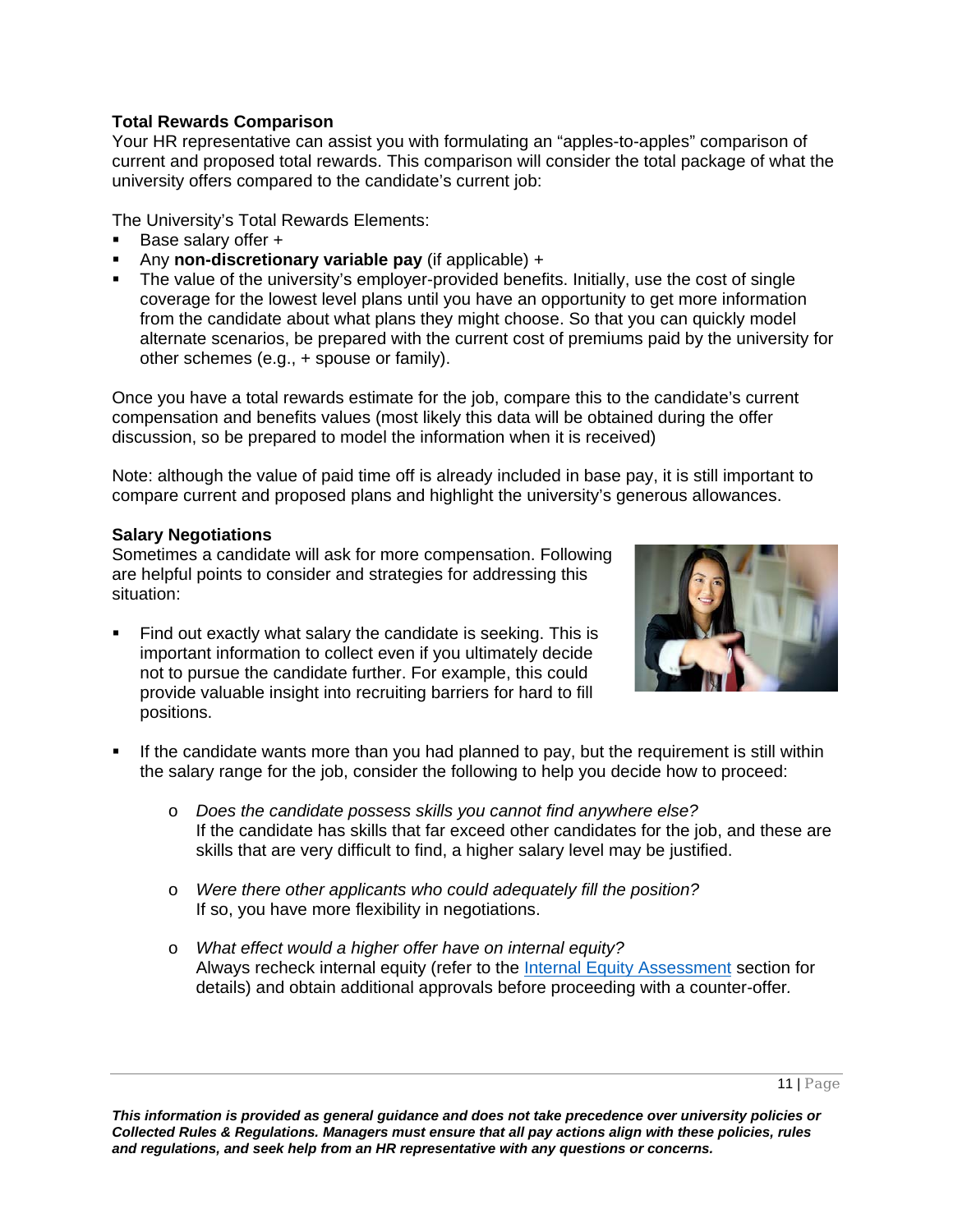*NOTE: there is a growing trend for organizations to adopt a "no negotiation" policy when it comes to establishing an initial salary level. One reason is that male candidates are historically more successful at negotiating a salary level than are female candidates. So even if unintended, this can start a disparity in pay based on gender that will likely grow more pronounced over time since subsequent pay actions are driven off of the initial pay level.* 

We hope you will find the information in this guide helpful as you make these important decisions. However, these guidelines are not intended to provide an answer for every situation you may encounter. Please do not hesitate to contact your campus HR representative if you have questions or need further assistance.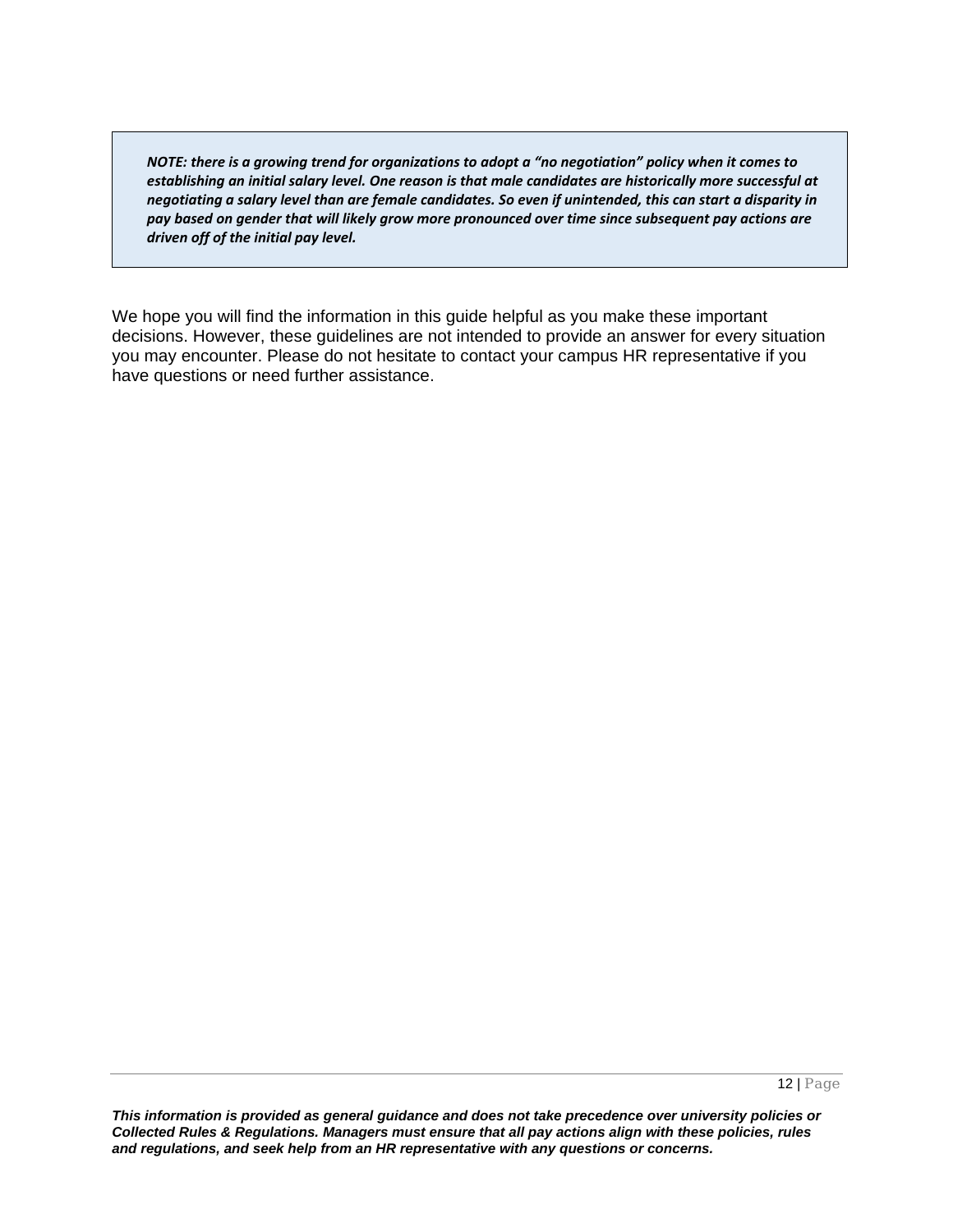#### **APPENDIX 1 – GLOSSARY OF TERMS**

<span id="page-13-0"></span>

| <b>TERM</b>                                                                     | <b>DEFINITION</b>                                                                                                                                                                                                                                                                                                                                                                                        |
|---------------------------------------------------------------------------------|----------------------------------------------------------------------------------------------------------------------------------------------------------------------------------------------------------------------------------------------------------------------------------------------------------------------------------------------------------------------------------------------------------|
| <b>Base Pay</b>                                                                 | The fixed compensation rate paid to an employee for performing specific duties. (It does not<br>reflect extra pay such as shift premium, call pay or overtime.)                                                                                                                                                                                                                                          |
| <b>Benchmark</b><br>Job                                                         | A job that is common in the external market and used to make salary comparisons either within<br>the organization or to similar jobs outside of the organization.                                                                                                                                                                                                                                        |
| <b>Compa-Ratio</b>                                                              | Compa-ratios are used to measure and monitor an individual's actual rate of pay to the<br>midpoint or control point of their salary range. It is a useful gauge for leaders to use in<br>assessing experience versus salary level, magnitude of salary adjustment, etc. Compa-ratio is<br>determined by the following formula: current base salary (based on 1.0 FTE) / midpoint of<br>the salary range. |
|                                                                                 | Example: a full-time employee in grade 8 has a base salary of \$35,000 per year.<br>$$35,000 / $46,500 = 0.75$                                                                                                                                                                                                                                                                                           |
|                                                                                 | A compa-ratio of $< 1.0$ indicates that the salary range is less than the midpoint.<br>A compa-ration of $> 1.0$ indicates that the salary range is greater than the midpoint.                                                                                                                                                                                                                           |
| <b>Compensation</b><br>Leadership<br><b>Administration</b><br><b>Guidelines</b> | A document that contains information to guide Human Resources and university leaders in<br>setting and administering employee compensation. The document is available as a PDF at<br>https://uminfopoint.umsystem.edu/sites/hr/Benefits/COMP/CURRENT/LeadershipAdministratio<br>nGuidelines.pdf                                                                                                          |
| <b>FTE</b>                                                                      | FTE stands for "full-time equivalent". This is an index to compare full time employees (1.0 FTE)<br>to part-time employees $($ < 1.0 FTE). The value for part time employees: <i>number of hours</i><br>scheduled to work / 40 hours.                                                                                                                                                                    |
|                                                                                 | <b>Example:</b> if an employee is scheduled to work 20 hours per week, they are 0.5 FTE:<br>$20/40 = 0.5$                                                                                                                                                                                                                                                                                                |
| <b>Internal Equity</b>                                                          | The relative relationship of employees' salaries to one another within similarly situated<br>positions, based upon experience, performance, etc.                                                                                                                                                                                                                                                         |
| Non-<br>discretionary<br><b>Variable Pay</b>                                    | A plan in which management determines the size of the incentive pool and the amounts to be<br>allocated to specific individuals after a performance period. These use a predetermined formula<br>and a promise to pay.                                                                                                                                                                                   |
| Pay<br><b>Compression</b>                                                       | Pay differentials too small to be considered equitable. The term may apply to differences<br>between 1) the pay of supervisors and subordinates, 2) the pay of experienced and newly hired<br>personnel of the same job, and 3) pay-range midpoints in successive job grades or related<br>grades across pay structures.                                                                                 |
| Pay-for-<br><b>Performance</b>                                                  | The practice of using pay to manage and motivate performance. Pay-for-performance links pay<br>(base and/or variable), in whole or in part, to individual, group, and/or organizational<br>performance.                                                                                                                                                                                                  |
| Pay Grade (aka<br>"Global<br>Grade")                                            | A group of jobs of the same or similar value, used for compensation purposes. All jobs in a<br>salary grade have the same salary range: minimum, midpoint and maximum. The grade<br>assignment for a job is determined through a job evaluation process which includes both<br>internal and external comparator information.                                                                             |
| <b>Quartiles</b>                                                                | A distribution divided into fourths (e.g., the pay range). The first quartile corresponds to the 25th<br>percentile, the second to the 50th percentile, the third to the 75th percentile and the fourth to<br>the 100th percentile.                                                                                                                                                                      |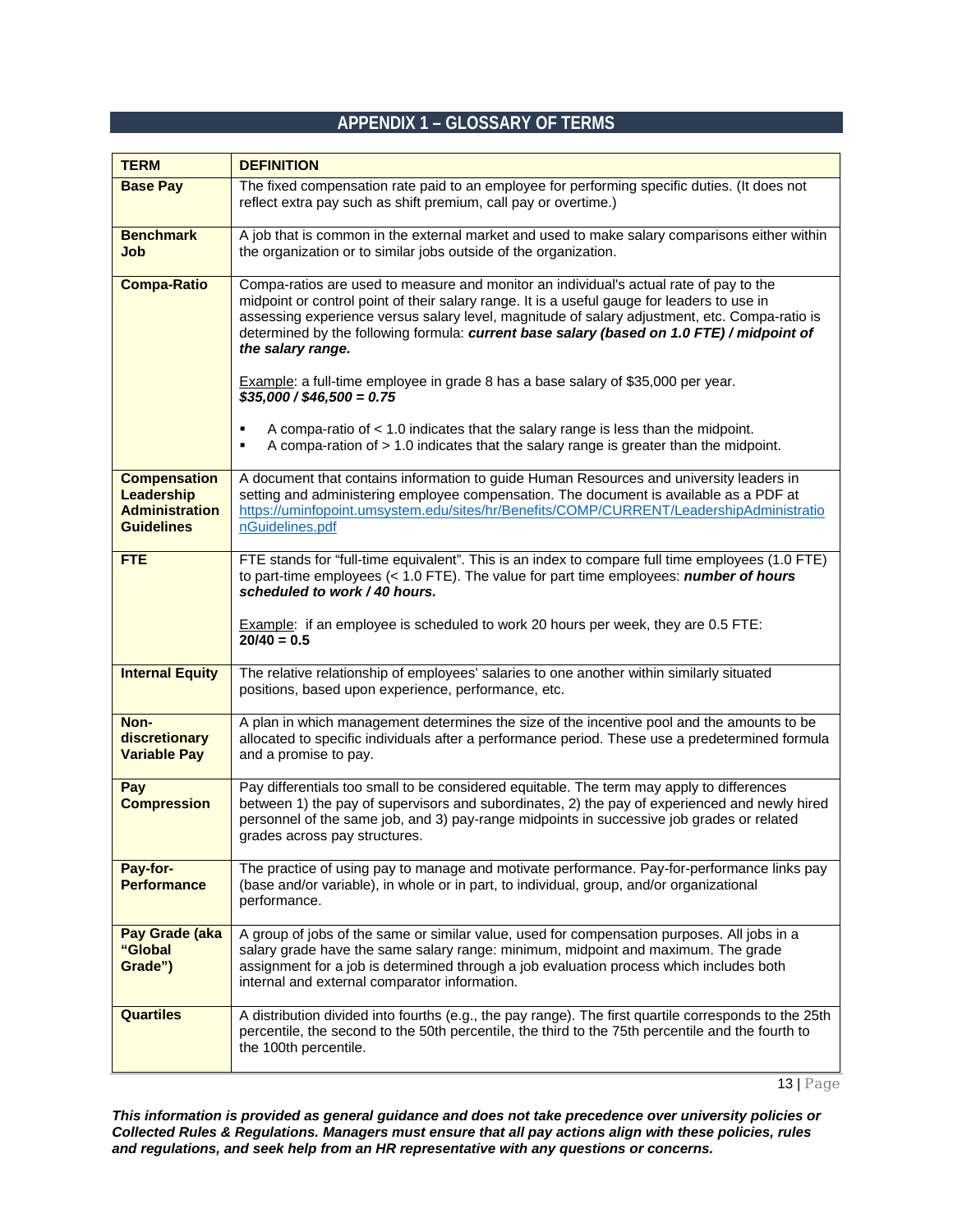| <b>TERM</b>                               | <b>DEFINITION</b>                                                                                                                                                                                                                                                                                           |
|-------------------------------------------|-------------------------------------------------------------------------------------------------------------------------------------------------------------------------------------------------------------------------------------------------------------------------------------------------------------|
| <b>Salary Range</b><br><b>Maximum</b>     | The highest level of pay for a position based on its assigned pay grade within the university's<br>pay structure. Pay at this level is intended for employees whose performance levels<br>consistently exceed most position requirements.                                                                   |
| <b>Salary Range</b><br><b>Midpoint</b>    | The middle point between the minimum and maximum of the salary range. This value typically<br>represents the market value or "going rate" for an experienced individual in the position.                                                                                                                    |
| <b>Salary Range</b><br><b>Minimum</b>     | The rate paid to an employee who possesses the minimum qualifications of the position and<br>who is expected to be able to perform the basic duties and responsibilities of the position.                                                                                                                   |
| <b>Salary Range</b><br><b>Progression</b> | The position of the employee's pay level within the pay ranges; the ability for pay movement or<br>progression is based upon performance.                                                                                                                                                                   |
| <b>Total Rewards</b>                      | The monetary and non-monetary returns provided to employees in exchange for their time,<br>talents, efforts and results. Total rewards involve the deliberate integration of five key elements<br>that effectively attract, motivate and retain the talent required to achieve desired business<br>results. |
| <b>Variable Pay</b>                       | Compensation that is contingent on discretion, performance or results achieved. It may be<br>referred to as pay at risk.                                                                                                                                                                                    |